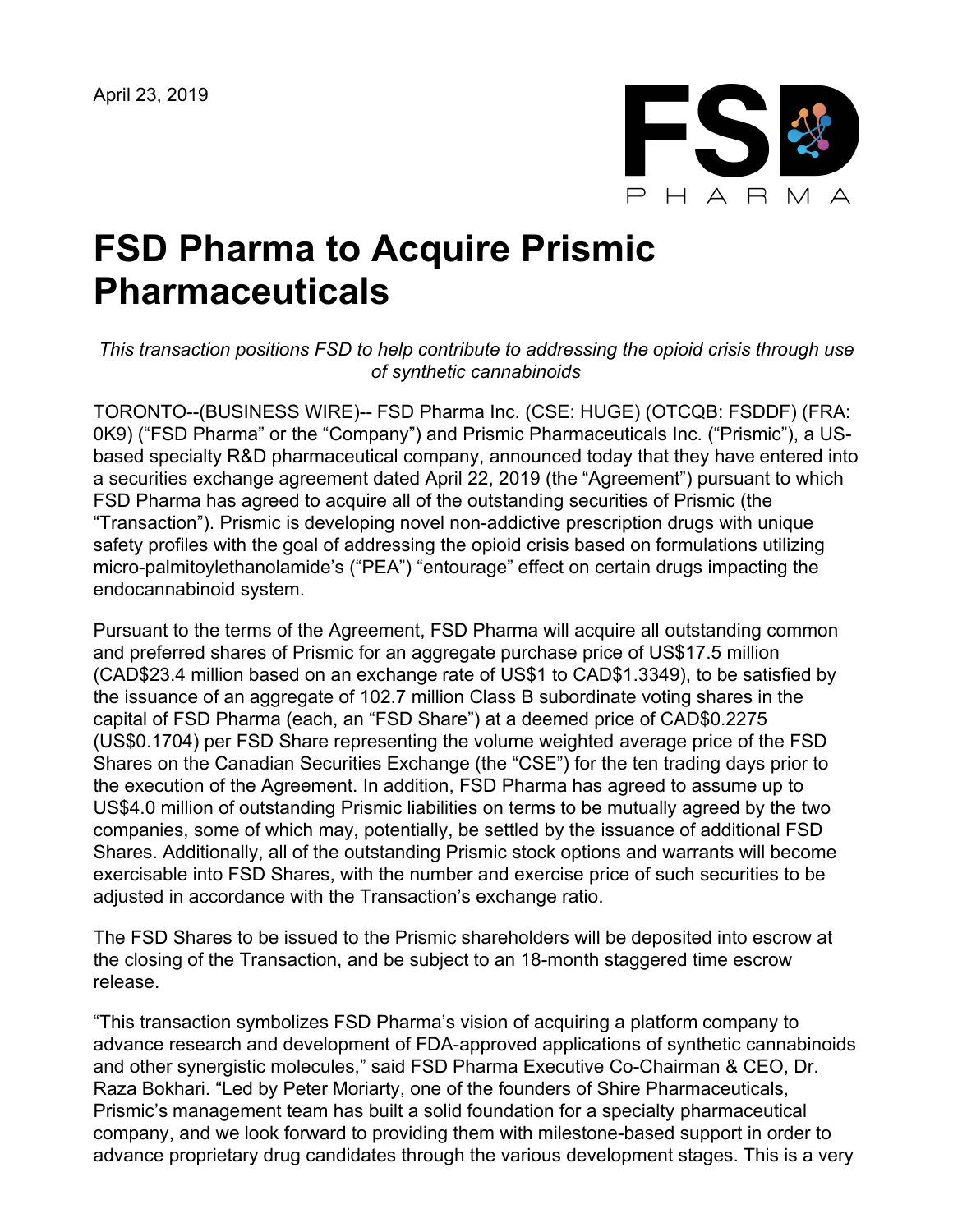exciting day for FSD Pharma that we believe represents a paradigm shift in the development and outlook of our company."

Peter Moriarty, Co-Founder and Chairman of the Board of Directors of Prismic, commented, "We are excited to be entering into a new phase of growth with FSD Pharma. We believe our combined resources and highly competent leadership teams will position us to execute on our clinical development programs and on delivering highly effective products that safely address pain, inflammation and neurological disorders with high unmet clinical needs."

Prismic has exclusive worldwide licensing rights (except for Italy and Spain) to a patentprotected form of palmitoylethanolamide (micro-PEA with particle sizes of 0.6 – 10 microns), on which Prismic's development platform is based and from which Prismic's lead prescription drug candidate, PP-101, has been formulated. Such formulations take advantage of micro-PEA "synergistic" or "entourage" effect on certain drugs impacting the endocannabinoid system. This means that lower doses of those drugs may be administered together with micro-PEA to achieve the desired therapeutic effect. This includes the potential combination or concomitant use of micro-PEA formulations with drugs such as THC, CBD, certain anticonvulsants, and opioids where studies have indicated opioid-sparing and tolerance delaying properties of micro-PEA may impact the development of dependence in patients. Prismic's first prescription drug candidate, PP-101, a 600 mg tablet of micro-PEA, is anticipated to commence a Phase 2/3 accelerated clinical development program in early 2020 as a concomitant medication to be administered with pregabalin (Pfizer's Lyrica®) for the treatment of fibromyalgia.

Completion of the Transaction is subject to various closing conditions, including: the approval of the CSE, the approval of the boards of directors of FSD Pharma and Prismic, the approval of the security holders of Prismic, and completion of due diligence by the parties.

## **About FSD Pharma**

FSD Pharma is focused on the development of the highest quality indoor grown, pharmaceutical grade cannabis and on the research and development of novel cannabinoidbased treatments for several central nervous system disorders, including chronic pain, fibromyalgia and irritable bowel syndrome. The Company has 25,000 square feet available for production at its Ontario facility.

FSD Pharma's facilities sit on 70 acres of land with 40 acres primed for development and an expansion capability of up to 3,896,000 square feet.

FSD Pharma's wholly-owned subsidiary, FV Pharma, is a licensed producer under the Cannabis Act and Regulations, having received its cultivation license on October 13, 2017. FV Pharma's vision is to transform its current headquarters in a Kraft plant in Cobourg, Ontario into the largest hydroponic indoor grow facility in the world. FV Pharma intends to cover all aspects of this exciting new industry, including cultivation, legal, processing, manufacturing, extracts and research and development.

## **About Prismic Pharmaceuticals**

Prismic is a US-based specialty pharmaceutical company dedicated to addressing the opioid crisis by developing novel non-addictive prescription drugs for the treatment of pain,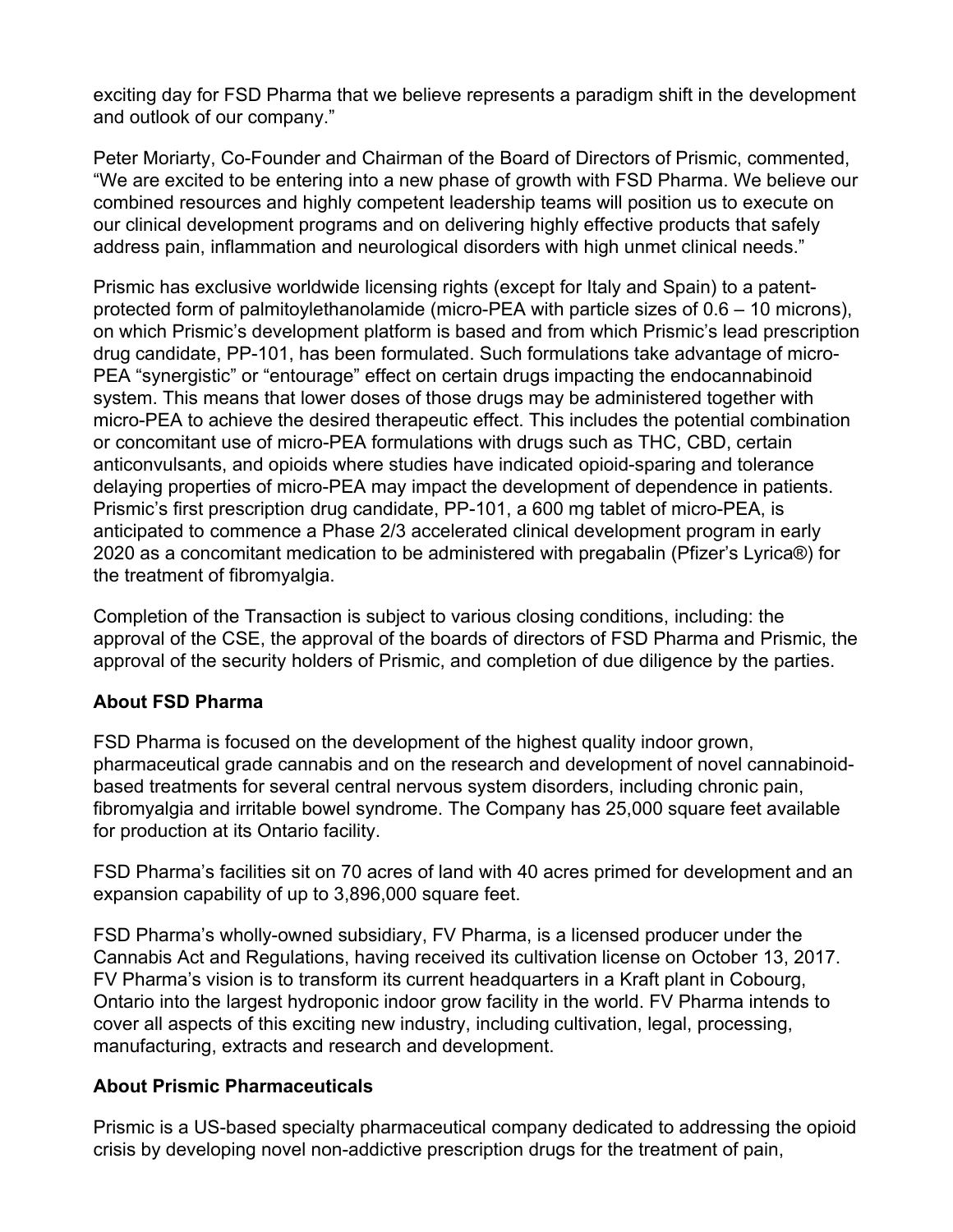inflammation, and neurological disorders, based on formulations utilizing the company's micro-PEA development platform (palmitoylethanolamide with particle sizes of  $0.6 - 10$ microns). Such formulations take advantage of micro-PEA's "synergistic" or "entourage" effect on certain drugs impacting the endocannabinoid system. This means that lower doses of those drugs may be administered together with micro-PEA to achieve the desired therapeutic effect. This includes the potential combination or concomitant use of micro-PEA formulations with drugs such as THC, CBD, certain anticonvulsants, and opioids where studies have indicated opioid-sparing and tolerance delaying properties of micro-PEA may impact the development of dependence in patients. Prismic's first prescription drug candidate, PP-101, a 600 mg tablet of micro-PEA, is anticipated to commence a Phase 2/3 accelerated clinical development program in early 2020 as a concomitant medication to be administered with pregabalin (Pfizer's Lyrica®) for the treatment of fibromyalgia.

Prismic was founded by three healthcare industry veterans, Zachary Dutton, Danilo Casadei Massari, and Peter Moriarty who was also one of the founders of Shire Pharmaceuticals.

## **Forward-Looking Information**

*This news release contains certain "forward-looking statements" or "forward-looking information" (collectively "forward looking statements") within the meaning of applicable Canadian securities laws. All statements, other than statements of historical fact, are forward-looking statements and are based on expectations, estimates and projections as at the date of this news release. Forward-looking statements can frequently be identified by words such as "plans", "continues", "expects", "projects", "intends", "believes", "anticipates", "estimates", "may", "will", "potential", "proposed" and other similar words, or information that certain events or conditions "may" or "will" occur. Forward-looking statements in this news release include, but are not limited to, statements: that the Transaction will represent a paradigm shift for the Company; that Prismic's drugs under development will have the capability of addressing the opioid crisis; that the combined resources and leadership teams of FSD Pharma and Prismic will be positioned to execute on clinical development programs and on delivering highly effective products that safely address pain, inflammation and neurological disorders with high unmet clinical needs; that lower doses of certain drugs may be administered together with micro-PEAs to achieve a desired therapeutic effect; regarding the expected timing of Prismic's Phase 2/3 accelerated clinical development program for Prismic's PP-101 drug candidate; and regarding the Transaction terms and the expected benefits to the Company and its shareholders as a result of the proposed acquisition of Prismic. Such statements are only projections, are based on assumptions known to management at this time, and are subject to risks and uncertainties that may cause actual results, performance or developments to differ materially from those contained in the forward-looking statements, including: that Prismic's proposed drug formulations may not achieve FDA or other necessary regulatory approvals; that Prismic's micro-PEA formulations may not work as expected or at all; that the Transaction may not be approved by the CSE or the shareholders of Prismic; that the Transaction may not be completed on the terms expected or at all; that legislative changes may have an adverse effect on the business and product development of products of the Company and Prismic; that the Company may not be able to obtain adequate financing to pursue its business plan; general business, economic, competitive, political and social uncertainties; and other factors beyond the Company's control. No assurance can be given that any of the events anticipated by the forward-looking statements will occur or, if they do occur, what benefits the Company will*